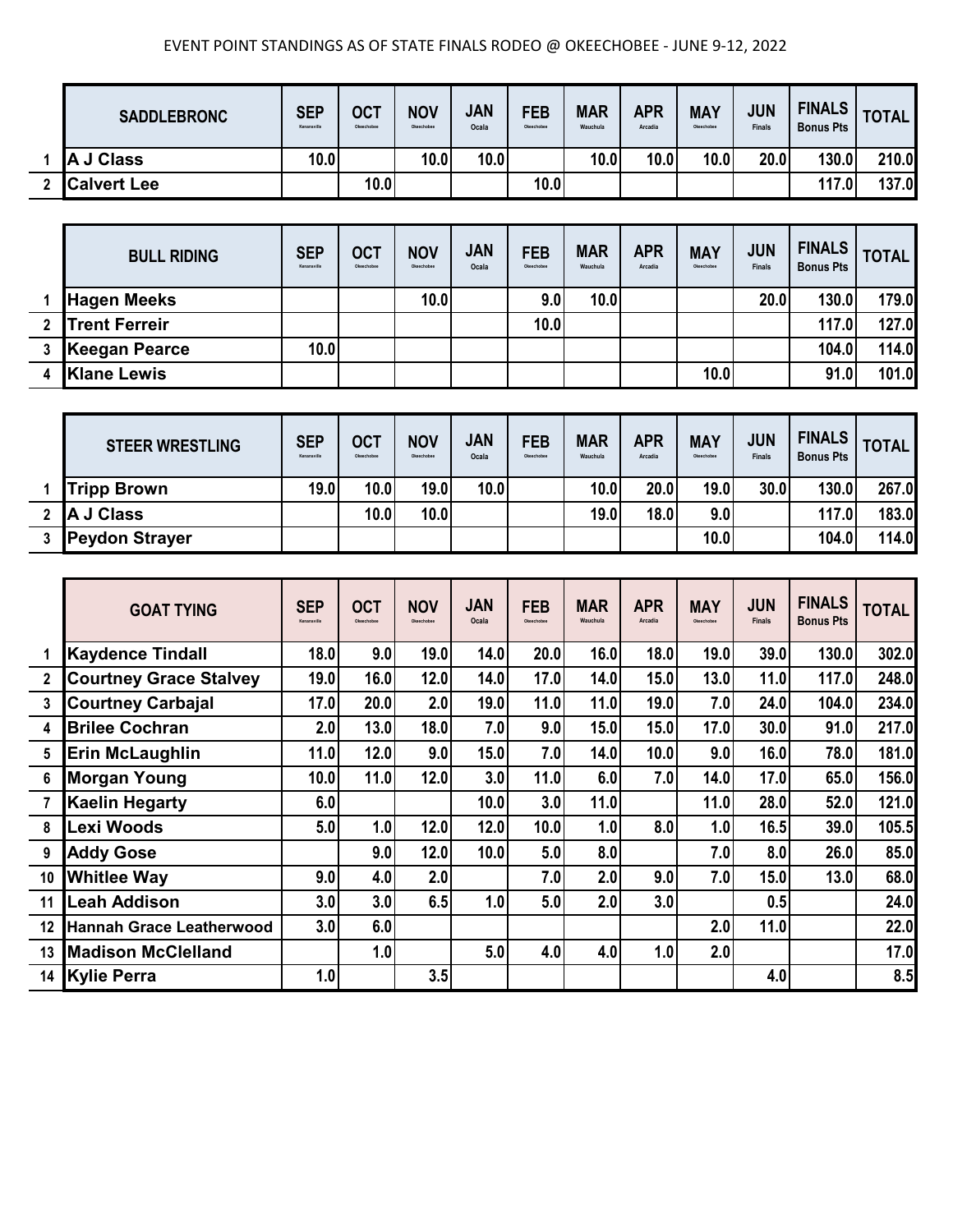|                | <b>BREAK-AWAY</b><br><b>CALF ROPING</b> | <b>SEP</b><br>Kenansville | <b>OCT</b>    | <b>NOV</b> | <b>JAN</b><br>Ocala | <b>FEB</b>               | <b>MAR</b><br>Wauchula | <b>APR</b><br>Arcadia | <b>MAY</b><br>Okeechobee | <b>JUN</b><br><b>Finals</b> | <b>FINALS</b><br><b>Bonus Pts</b> | <b>TOTAL</b>                                                             |
|----------------|-----------------------------------------|---------------------------|---------------|------------|---------------------|--------------------------|------------------------|-----------------------|--------------------------|-----------------------------|-----------------------------------|--------------------------------------------------------------------------|
| 1              | <b>Kaydence Tindall</b>                 | 16.0                      | 17.5          | 17.0       | 9.0                 | 17.0                     | 9.0                    | 17.5                  | 16.0                     | 26.0                        | 130.0                             | 275.0                                                                    |
| $\mathbf{2}$   | <b>Lacey Nail</b>                       | 8.0                       | 14.0          | 18.0       | 6.0                 | 18.0                     | 17.0                   |                       | 15.0                     | 21.0                        | 117.0                             | 234.0                                                                    |
| 3              | <b>Addy Gose</b>                        | 5.0                       | 14.0          | 8.0        | 19.0                | 18.0                     | 6.0                    | 10.0                  |                          | 29.0                        | 104.0                             | 213.0                                                                    |
| 4              | <b>Chancey Wright</b>                   |                           | 12.0          | 8.5        | 7.0                 | 6.0                      | 9.0                    | 4.0                   | 6.5                      | 35.0                        | 91.0                              | 179.0                                                                    |
| 5              | <b>Courtney Carbajal</b>                | 9.0                       | 13.5          |            | 8.0                 | 8.0                      |                        | 7.0                   | 13.0                     | 22.0                        | 78.0                              | 158.5                                                                    |
| 6              | <b>Brilee Cochran</b>                   | 13.0                      |               | 10.0       | 10.0                |                          |                        | 3.0                   | 12.0                     | 20.0                        | 65.0                              | 133.0                                                                    |
| $\overline{7}$ | <b>Whitlee Way</b>                      |                           | 5.0           | 7.0        |                     | 2.0                      | 7.0                    | 16.0                  | 12.0                     | 7.0                         | 52.0                              | 108.0                                                                    |
| 8              | <b>Kaelin Hegarty</b>                   | 9.0                       | 1.0           | 6.0        | 5.0                 | 1.0                      | 9.0                    | 4.0                   | 6.0                      | 13.0                        | 39.0                              | 93.0                                                                     |
| 9              | <b>Tannah Williams</b>                  |                           | 8.0           |            |                     | 5.0                      | 18.0                   |                       | 9.0                      | 13.0                        | 26.0                              | 79.0                                                                     |
| 10             | <b>Courtney Grace Stalvey</b>           | 12.0                      | 6.0           | 6.0        |                     |                          | 6.0                    | 16.5                  | 5.0                      | 1.0                         | 13.0                              | 65.5                                                                     |
| 11             | <b>Shaeley Jenkins</b>                  | 7.0                       | 8.0           |            | 4.0                 |                          |                        | 6.0                   | 7.0                      | 10.0                        |                                   | 42.0                                                                     |
| 12             | <b>Leyton Watford</b>                   |                           |               | 7.0        |                     | 7.0                      | 9.0                    | 5.0                   |                          | 13.0                        |                                   | 41.0                                                                     |
| 13             | Erin McLaughlin                         | 10.0                      |               | 3.5        | 6.0                 | 6.0                      | 9.0                    |                       | 0.5                      | 3.0                         |                                   | 38.0                                                                     |
| 14             | <b>Morgan Young</b>                     | 4.0                       |               | 2.0        | 3.0                 | 5.0                      | 1.0                    | 4.0                   | 4.0                      | 6.0                         |                                   | 29.0                                                                     |
| 15             | <b>Kelsey Kennedy</b>                   |                           |               | 9.0        | 4.0                 | 4.0                      |                        |                       | 3.0                      |                             |                                   | 20.0                                                                     |
|                |                                         |                           |               |            |                     |                          |                        |                       |                          |                             |                                   |                                                                          |
|                | <b>TIE-DOWN</b><br><b>CALF ROPING</b>   | <b>SEP</b><br>Kenansville | <b>OCT</b>    | <b>NOV</b> | <b>JAN</b><br>Ocala | <b>FEB</b><br>Okeechobee | <b>MAR</b><br>Wauchula | <b>APR</b><br>Arcadia | <b>MAY</b><br>Okeechober | <b>JUN</b><br><b>Finals</b> | <b>FINALS</b><br><b>Bonus Pts</b> | <b>TOTAL</b>                                                             |
| 1              | <b>Cole Clemons</b>                     | 19.0                      | 11.0          | 19.0       | 17.0                | 9.0                      | 9.0                    | 15.0                  | 10.0                     | 26.0                        | 130.0                             | 265.0                                                                    |
|                | - 10                                    | $1 - 2$                   | $\sim$ $\sim$ | أمدد       | $\overline{10}$     | $\sim$ $\sim$            | $\overline{10}$        | $\overline{100}$      | $\sqrt{2}$               | . <b>.</b>                  | 1172                              | $\begin{array}{ccc}\n\bullet & \bullet & \bullet & \bullet\n\end{array}$ |

|    | <b>COIL CIRTIONS</b>   | 19.V | 1 I .V | 19.U | 17.U | ນ.∪∣ | ิ ม.บ | 10.UI | IV.VI | 20.UI | 190.U | Z03.U |
|----|------------------------|------|--------|------|------|------|-------|-------|-------|-------|-------|-------|
|    | <b>Cross Fulford</b>   | 15.0 | 12.0   | 10.0 | 10.0 | 9.0  | 10.0  | 16.0  | 10.0  | 34.0  | 117.0 | 243.0 |
|    | <b>Travis Staley</b>   | 11.0 | 6.0    | 6.0  | 18.0 | 5.0  | 17.0  | 12.0  | 12.0  | 13.0  | 104.0 | 204.0 |
|    | <b>Cayden Newsome</b>  | 6.0  | 4.0    | 19.0 | 8.0  | 20.0 | 7.0   | 16.0  | 7.0   | 10.0  | 91.0  | 188.0 |
|    | <b>Brodey Clemons</b>  | 8.0  | 8.0    | 4.0  | 5.0  | 9.0  | 5.0   | 4.0   | 14.0  | 17.0  | 78.0  | 152.0 |
| 6  | <b>Ladd Gose</b>       | 9.0  | 5.0    | 4.0  | 10.0 | 4.0  |       | 4.0   | 10.0  | 27.0  | 65.0  | 138.0 |
|    | <b>Bryce Hart</b>      | 6.0  | 13.0   | 1.0  | 13.0 | 14.0 |       | 1.0   | 4.0   | 20.0  | 52.0  | 124.0 |
|    | <b>Carson Watford</b>  |      |        | 10.0 | 9.0  | 8.0  | 19.0  | 8.0   | 5.0   | 9.0   | 39.0  | 107.0 |
| 9  | <b>Kaleb Bedsole</b>   | 4.0  | 1.0    | 5.0  | 1.0  | 6.0  | 9.0   | 5.0   | 9.0   | 19.0  | 26.0  | 85.0  |
| 10 | <b>Samuel Mack</b>     | 7.0  | 11.0   | 13.0 | 2.0  | 5.0  | 12.0  | 4.0   |       | 4.0   | 13.0  | 71.0  |
| 11 | <b>Tripp Brown</b>     | 5.0  | 10.0   |      |      | 14.0 | 7.0   |       | 8.0   | 8.0   |       | 52.0  |
| 12 | <b>Peydon Strayer</b>  |      | 1.0    | 1.0  | 3.0  | 2.0  | 2.0   |       | 7.0   | 18.0  |       | 34.0  |
|    | 13/14 Jarrett Johnston | 6.0  | 9.0    | 6.0  |      |      | 3.0   | 3.0   |       | 4.0   |       | 31.0  |
|    | 13/14 Jake McKendree   |      | 7.0    |      | 7.0  | 1.0  | 1.0   | 6.0   | 4.0   | 5.0   |       | 31.0  |
|    | 15 Bryson Crawford     | 2.0  | 5.0    |      | 4.0  | 4.0  | 1.0   | 1.0   | 3.0   | 5.0   |       | 25.0  |
|    |                        |      |        |      |      |      |       |       |       |       |       |       |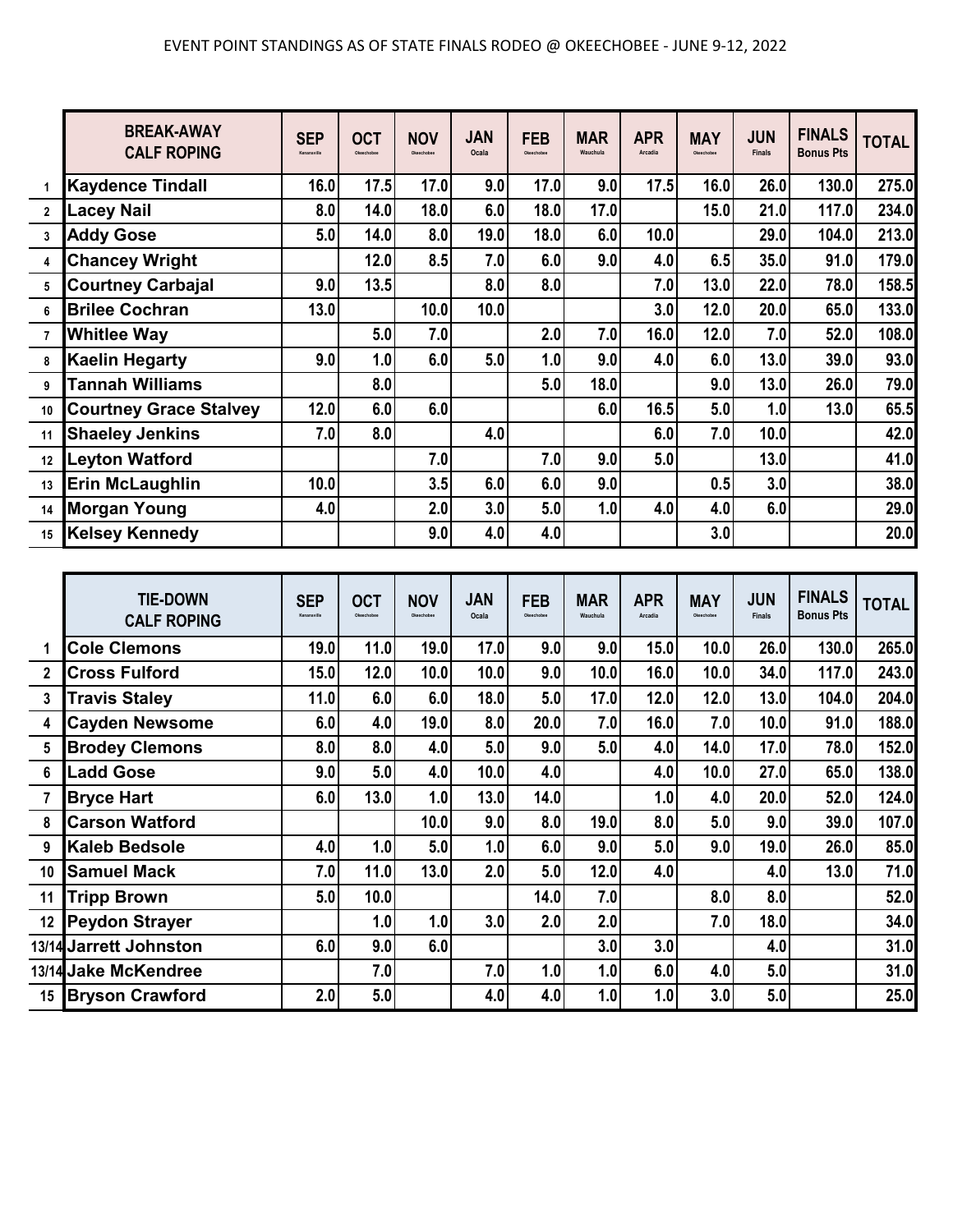|                | <b>BARREL RACING</b>      | <b>SEP</b><br>Kenansville | <b>OCT</b><br>Okeechobee | <b>NOV</b><br>Okeechobee | <b>JAN</b><br>Ocala | <b>FEB</b><br>Okeechobee | <b>MAR</b><br>Wauchula | <b>APR</b><br>Arcadia | <b>MAY</b><br>Okeechobee | <b>JUN</b><br><b>Finals</b> | <b>FINALS</b><br><b>Bonus Pts</b> | <b>TOTAL</b> |
|----------------|---------------------------|---------------------------|--------------------------|--------------------------|---------------------|--------------------------|------------------------|-----------------------|--------------------------|-----------------------------|-----------------------------------|--------------|
|                | <b>Ava Grayce Sanders</b> |                           | 16.0                     | 18.0                     | 20.0                | 10.0                     | 20.0                   |                       | 8.0                      | 17.0                        | 130.0                             | 239.0        |
| $\overline{2}$ | Kali Holt                 |                           | 8.0                      | 10.0                     | 15.0                | 6.0                      | 16.0                   | 12.0                  | 12.0                     | 21.0                        | 117.0                             | 217.0        |
| 3              | <b>Casey Oliver</b>       | 17.5                      | 10.0                     | 19.0                     |                     |                          | 11.0                   | 7.0                   | 20.0                     | 6.0                         | 104.0                             | 194.5        |
| 4              | <b>Brilee Cochran</b>     | 7.0                       | 8.0                      | 3.0                      | 7.0                 | 4.0                      | 16.0                   | 6.0                   | 7.0                      | 26.0                        | 91.0                              | 175.0        |
| 5              | <b>Kylie Perra</b>        | 7.0                       | 5.0                      |                          |                     | 10.0                     | 11.0                   | 18.0                  | 7.5                      | 18.0                        | 78.0                              | 154.5        |
| 6              | <b>Shaeley Jenkins</b>    | 1.0                       | 8.0                      |                          | 1.0                 | 14.0                     |                        | 14.0                  | 4.0                      | 34.0                        | 65.0                              | 141.0        |
| $\overline{7}$ | <b>Maci McDonald</b>      |                           | 3.0                      |                          | 15.0                | 15.0                     |                        | 17.0                  |                          | 18.0                        | 52.0                              | 120.0        |
| 8              | <b>Kaitlyn Sims</b>       | 14.0                      |                          | 5.0                      | 17.0                |                          |                        |                       |                          | 23.0                        | 39.0                              | 98.0         |
| 9              | <b>Jalee Wilcox</b>       | 3.0                       | 12.0                     | 1.0                      | 6.0                 |                          | 5.0                    | 12.0                  | 9.0                      | 10.0                        | 26.0                              | 84.0         |
| 10             | <b>Tannah Williams</b>    | 7.0                       | 9.0                      | 8.0                      | 3.0                 | 8.0                      | 6.0                    | 5.0                   | 9.0                      | 1.0                         | 13.0                              | 69.0         |
| 11             | <b>Roxy Waring</b>        | 11.0                      | 4.0                      |                          |                     | 16.0                     | 9.0                    | 1.0                   | 5.0                      | 7.0                         |                                   | 53.0         |
| 12             | <b>Michelle Barnes</b>    | 8.0                       |                          | 3.0                      | 5.0                 |                          | 7.0                    | 5.0                   | 4.0                      | 18.0                        |                                   | 50.0         |
| 13             | <b>Emma Hite</b>          | 6.0                       |                          | 2.0                      | 4.0                 | 4.0                      | 3.0                    | 10.0                  |                          | 14.0                        |                                   | 43.0         |
| 14             | <b>McLayne Roebuck</b>    |                           | 10.0                     | 14.0                     | 5.0                 | 4.0                      |                        |                       |                          | 7.0                         |                                   | 40.0         |
| 15             | <b>Hayden Davis</b>       | 10.5                      |                          | 11.0                     |                     | 6.0                      | 1.0                    |                       | 1.0                      |                             |                                   | 29.5         |

|                | <b>POLE BENDING</b>       | <b>SEP</b><br>Kenansville | <b>OCT</b><br>Okeechobee | <b>NOV</b><br>Okeechobee | <b>JAN</b><br>Ocala | <b>FEB</b><br>Okeechobee | <b>MAR</b><br>Wauchula | <b>APR</b><br>Arcadia | <b>MAY</b><br>Okeechobee | <b>JUN</b><br><b>Finals</b> | <b>FINALS</b><br><b>Bonus Pts</b> | <b>TOTAL</b> |
|----------------|---------------------------|---------------------------|--------------------------|--------------------------|---------------------|--------------------------|------------------------|-----------------------|--------------------------|-----------------------------|-----------------------------------|--------------|
|                | <b>Ryla Bryant</b>        | 8.0                       | 15.0                     | 16.0                     | 9.0                 | 10.0                     | 9.0                    | 18.0                  | 19.0                     | 40.0                        | 130.0                             | 274.0        |
| $\overline{2}$ | <b>Roxy Waring</b>        |                           | 9.0                      | 3.0                      | 1.0                 | 18.0                     | 10.0                   | 2.0                   | 11.0                     | 23.0                        | 117.0                             | 194.0        |
| 3              | <b>Maci McDonald</b>      | 6.0                       | 5.0                      | 7.0                      | 13.0                | 7.0                      | 9.0                    | 12.0                  | 10.0                     | 6.0                         | 104.0                             | 179.0        |
| 4              | <b>Sabra Manning</b>      | 9.0                       | 8.0                      | 10.0                     |                     | 8.0                      | 16.0                   | 12.0                  | 7.0                      | 4.0                         | 91.0                              | 165.0        |
| 5/6            | <b>Kelsey Kennedy</b>     | 6.0                       |                          | 9.0                      |                     | 10.0                     | 9.0                    | 12.0                  | 13.0                     | 9.0                         | 71.5                              | 139.5        |
| 5/6            | <b>Morgan Barnes</b>      | 15.0                      | 5.0                      | 2.0                      | 7.0                 |                          | 11.0                   |                       | 6.0                      | 22.0                        | 71.5                              | 139.5        |
| $\overline{7}$ | <b>Whitlee Way</b>        | 1.0                       |                          |                          | 10.0                | 10.0                     |                        | 11.0                  | 8.0                      | 27.0                        | 52.0                              | 119.0        |
| 8              | <b>McLayne Roebuck</b>    | 14.0                      |                          |                          |                     | 8.0                      | 6.0                    | 15.0                  | 7.0                      | 16.0                        | 39.0                              | 105.0        |
| 9              | <b>Ava Grayce Sanders</b> |                           | 9.0                      | 10.0                     | 10.0                | 8.0                      | 6.0                    | 8.0                   | 4.0                      | 9.0                         | 26.0                              | 90.0         |
| 10             | <b>Michelle Barnes</b>    | 8.0                       |                          |                          | 17.0                |                          |                        |                       | 2.0                      | 31.0                        | 13.0                              | 71.0         |
| 11             | <b>Hayden Davis</b>       | 10.0                      | 7.0                      | 7.0                      | 3.0                 |                          |                        | 12.0                  |                          | 14.0                        |                                   | 53.0         |
| 12             | <b>Ema-Rae Blanchard</b>  |                           | 13.0                     | 16.0                     | 7.0                 | 2.0                      | 2.0                    |                       | 4.0                      | 7.0                         |                                   | 51.0         |
| 13             | Kylie Perra               | 5.0                       | 2.0                      | 15.0                     | 2.0                 | 9.0                      | 3.0                    |                       |                          | 8.0                         |                                   | 44.0         |
| 14             | <b>Hannah Forkum</b>      | 4.0                       | 10.0                     |                          |                     | 2.0                      | 7.0                    | 3.0                   | 7.0                      | 4.0                         |                                   | 37.0         |
| 15             | <b>Kaitlyn Sims</b>       | 10.0                      |                          |                          | 10.0                | 4.0                      | 12.0                   |                       |                          |                             |                                   | 36.0         |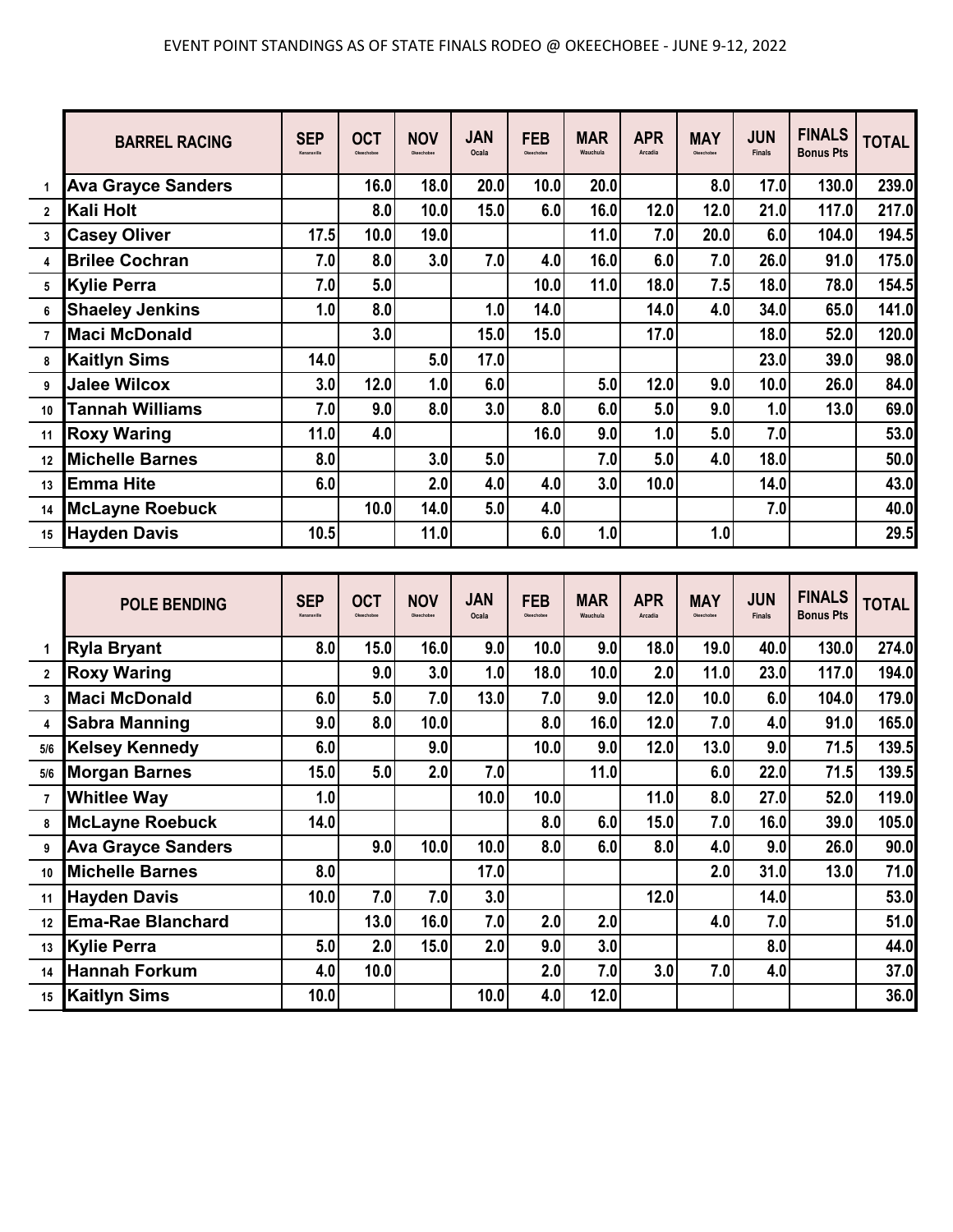|                 | <b>TEAM ROPING</b><br><b>HEADERS</b> | <b>SEP</b><br>Kenansville | <b>OCT</b><br>Okeechober | <b>NOV</b><br>Okeechobee | <b>JAN</b><br>Ocala | <b>FEB</b><br>Okeechobee | <b>MAR</b><br>Wauchula | <b>APR</b><br>Arcadia | <b>MAY</b><br>Okeechober | <b>JUN</b><br><b>Finals</b> | <b>BONUS</b><br><b>Finals Pts</b> | <b>TOTAL</b>                                       |
|-----------------|--------------------------------------|---------------------------|--------------------------|--------------------------|---------------------|--------------------------|------------------------|-----------------------|--------------------------|-----------------------------|-----------------------------------|----------------------------------------------------|
| 1               | <b>Owen Clemons</b>                  | 10.0                      | 7.0                      | 18.0                     | 16.0                | 19.0                     | 8.0                    | 18.5                  | 12.0                     | 27.0                        | 130.0                             | 265.5                                              |
| $\mathbf{2}$    | <b>Courtney Carbajal</b>             | 7.0                       | 11.0                     | 5.0                      | 11.0                | 18.0                     | 19.0                   | 13.0                  | 10.0                     | 11.0                        | 117.0                             | 222.0                                              |
| 3               | <b>Chancey Wright</b>                | 12.0                      | 10.0                     | 14.0                     | 6.0                 |                          | 9.0                    | 8.5                   | 15.0                     | 30.0                        | 104.0                             | 208.5                                              |
| 4               | <b>Bryson Crawford</b>               | 13.0                      | 14.0                     | 9.0                      | 13.0                | 4.0                      |                        | 6.0                   | 10.0                     | 33.0                        | 91.0                              | 193.0                                              |
| 5               | <b>Brodey Clemons</b>                | 5.0                       | 10.0                     | 7.0                      | 4.0                 | $13.0$                   | 12.0                   | 14.0                  | 10.0                     | 23.0                        | 78.0                              | 176.0                                              |
| 6               | <b>Lacey Nail</b>                    | 18.0                      | 15.0                     | 3.0                      | 3.0                 | 14.0                     | 8.0                    | 15.0                  | 10.0                     | 10.0                        | 65.0                              | 161.0                                              |
| 7               | <b>Cayden Newsome</b>                | 11.0                      | 9.0                      | 4.0                      | 16.0                | 12.0                     | 15.0                   |                       | 6.0                      | 18.0                        | 52.0                              | 143.0                                              |
| 8               | <b>Luke Kinard</b>                   | 9.0                       |                          | 9.0                      | 4.0                 |                          |                        | 5.0                   | 10.0                     | 17.0                        | 39.0                              | 93.0                                               |
| 9               | <b>Reese Rimes</b>                   | 6.0                       | 5.0                      | 6.0                      | 13.0                | 7.0                      | 4.0                    | 2.0                   |                          | 8.0                         | 26.0                              | 77.0                                               |
| 10              | <b>Cale Tous</b>                     | 7.0                       |                          |                          | 9.0                 |                          | 11.0                   |                       | 15.0                     | 7.0                         | 13.0                              | 62.0                                               |
| 11              | <b>Tripp Brown</b>                   | 4.0                       | 9.0                      | 7.0                      | 10.0                |                          |                        | 8.0                   |                          | 5.0                         |                                   | 43.0                                               |
| 12              | <b>Trey Weekly</b>                   |                           |                          | 10.0                     | 2.0                 | 5.0                      | 10.0                   | 3.0                   |                          | 3.0                         |                                   | 33.0                                               |
| 13              | <b>Cross Fulford</b>                 |                           |                          |                          |                     |                          | 5.0                    | 6.0                   | 4.0                      | 14.0                        |                                   | 29.0                                               |
| 14              | <b>Christina Cross</b>               |                           | 5.0                      |                          |                     |                          |                        |                       | 2.0                      | 3.0                         |                                   | 10.0                                               |
| 15              | <b>Kaelin Hegarty</b>                | 4.0                       |                          |                          |                     |                          |                        |                       |                          |                             |                                   | 4.0                                                |
|                 |                                      |                           |                          |                          |                     |                          |                        |                       |                          |                             |                                   |                                                    |
|                 |                                      |                           |                          |                          |                     |                          |                        |                       |                          |                             |                                   |                                                    |
|                 | <b>TEAM ROPING</b><br><b>HEELERS</b> | <b>SEP</b><br>Kenansville | <b>OCT</b><br>Okeechobee | <b>NOV</b><br>Okeechobee | <b>JAN</b><br>Ocala | <b>FEB</b><br>Okeechobee | <b>MAR</b><br>Wauchula | <b>APR</b><br>Arcadia | <b>MAY</b><br>Okeechobee | <b>JUN</b><br><b>Finals</b> | <b>BONUS</b><br><b>Finals Pts</b> | <b>TOTAL</b>                                       |
| 1               | <b>Cole Clemons</b>                  | 10.0                      | 7.0                      | 18.0                     | 16.0                | 19.0                     | 8.0                    | 18.5                  | 12.0                     | 27.0                        | 130.0                             |                                                    |
| $\mathbf{2}$    | <b>Samuel Mack</b>                   | 7.0                       | 11.0                     | 5.0                      | 11.0                | 18.0                     | 19.0                   | 13.0                  | 10.0                     | 11.0                        | 117.0                             |                                                    |
| 3               | <b>Peanut Rouse</b>                  | 12.0                      | 10.0                     | 14.0                     | 6.0                 |                          | 9.0                    | 8.5                   | 15.0                     | 30.0                        | 104.0                             |                                                    |
| 4               | <b>Carson Watford</b>                | 13.0                      | 14.0                     | 9.0                      | 13.0                | 4.0                      |                        | 6.0                   | 10.0                     | 33.0                        | 91.0                              |                                                    |
| 5               | <b>Cody Vina</b>                     | 5.0                       | 10.0                     | 7.0                      | 4.0                 | 13.0                     | 12.0                   | 14.0                  | 10.0                     | 23.0                        | 78.0                              |                                                    |
| 6               | <b>Travis Staley</b>                 | 18.0                      | 15.0                     | 3.0                      | 3.0                 | 14.0                     | 8.0                    | 15.0                  | 10.0                     | 10.0                        | 65.0                              | 265.5<br>222.0<br>208.5<br>193.0<br>176.0<br>161.0 |
| $\overline{1}$  | <b>Bryce Hart</b>                    | 11.0                      | 9.0                      | 4.0                      | 16.0                | 12.0                     | 15.0                   |                       | 6.0                      | 18.0                        | 52.0                              | 143.0                                              |
| 8               | <b>Jake McKendree</b>                | 9.0                       |                          | 9.0                      | 4.0                 |                          |                        | 5.0                   | 10.0                     | 17.0                        | 39.0                              |                                                    |
| 9               | <b>A J Class</b>                     | 6.0                       | 5.0                      | 6.0                      | 13.0                | 7.0                      | 4.0                    | 2.0                   |                          | 8.0                         | 26.0                              |                                                    |
|                 | 10 Jaggar White                      | 4.0                       | 9.0                      | 7.0                      | 10.0                |                          |                        | 8.0                   |                          | 5.0                         | 13.0                              |                                                    |
| 11              | <b>Jarrett Johnston</b>              |                           | 4.0                      |                          |                     | 6.0                      | 11.0                   |                       | 15.0                     | 7.0                         |                                   |                                                    |
| 12 <sub>1</sub> | <b>Carson Davis</b>                  |                           |                          | 10.0                     | 2.0                 | 5.0                      | 10.0                   | 3.0                   |                          | 3.0                         |                                   | 93.0<br>77.0<br>56.0<br>43.0<br>33.0               |
| 13 <sup>1</sup> | <b>Ladd Gose</b>                     |                           |                          |                          |                     |                          | 5.0                    | 6.0                   | 4.0                      | 14.0                        |                                   | 29.0                                               |

**15 Kaleb Bedsole 4.0 4.0**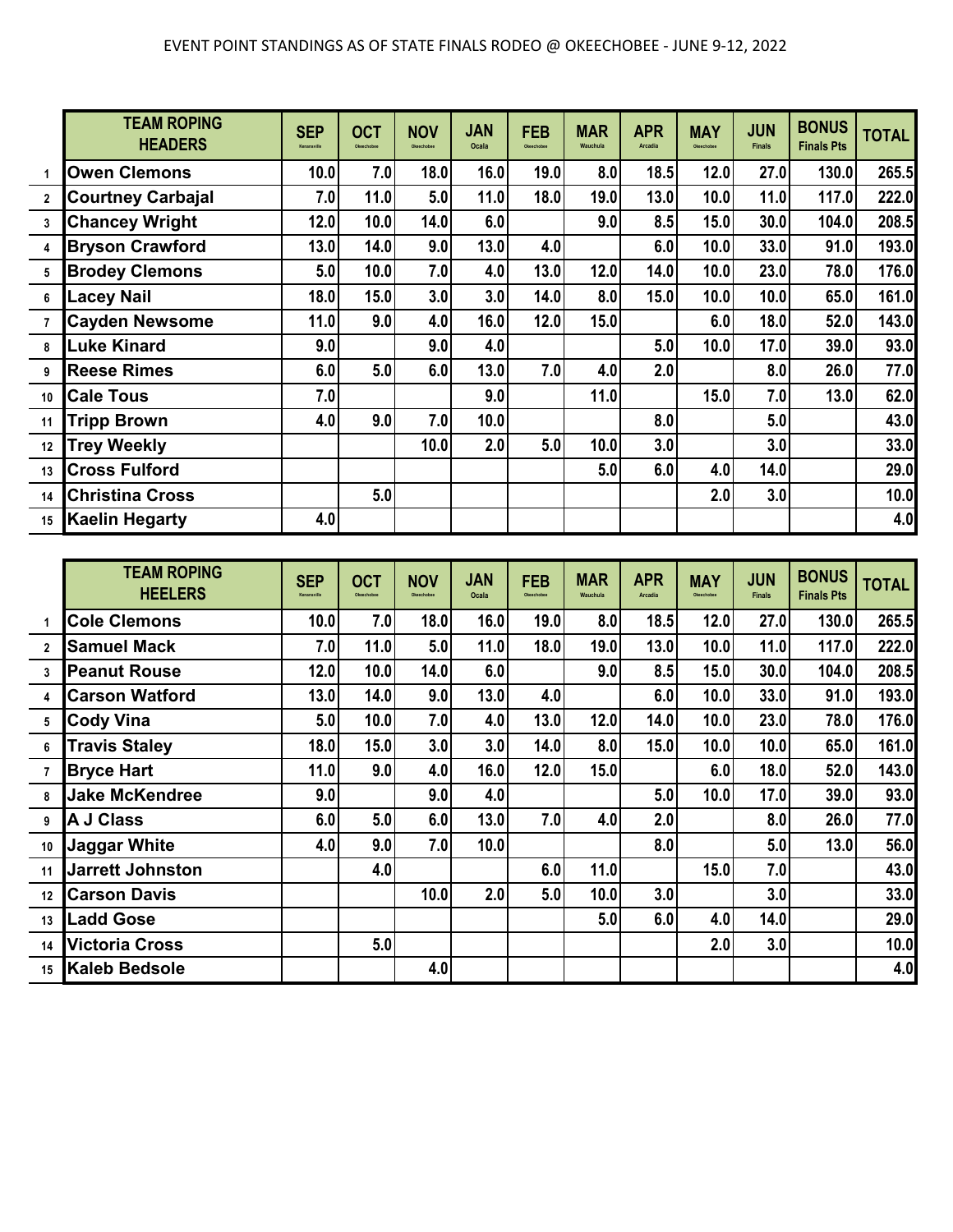## EVENT POINT STANDINGS AS OF STATE FINALS RODEO @ OKEECHOBEE - JUNE 9-12, 2022

|              | <b>GIRL'S CUTTING</b> | <b>OCT</b><br>Okeechobee | <b>NOV</b><br>Okeechobee | <b>FEB</b><br>Okeechobee |  | <b>MAY</b><br><b>Finals</b> | <b>FINALS</b><br><b>Bonus Pts</b> | <b>TOTAL</b> |
|--------------|-----------------------|--------------------------|--------------------------|--------------------------|--|-----------------------------|-----------------------------------|--------------|
|              | <b>Casey Oliver</b>   | 16.0                     | 20.0                     | 20.0                     |  | 37.0                        | 30.0                              | 123.0        |
| $\mathbf{2}$ | <b>Josey Tingley</b>  | 16.5                     | 15.5                     | 18.0                     |  | 34.0                        | 27.0                              | 111.0        |
|              | <b>Ryleigh Flynn</b>  | 20.0                     | 13.5                     | 16.0                     |  | 34.0                        | 24.0                              | 107.5        |
| 4            | <b>Brilee Cochran</b> | 15.5                     | 15.0                     | 14.0                     |  | 28.0                        | 21.0                              | 93.5         |
| 5            | <b>Haegen Fussell</b> | 12.0                     | 16.0                     | 12.0                     |  | 27.0                        | 18.0                              | 85.0         |

| <b>REINED COW</b><br><b>HORSE</b> | <b>SEP</b><br>Triple J | <b>NOV</b><br>Triple J | <b>JAN</b><br><b>Triple J</b> |  | <b>APR</b><br>Triple J | <b>MAY</b><br><b>Finals</b> | <b>BONUS</b><br><b>Finals Pts</b> | <b>TOTAL</b> |
|-----------------------------------|------------------------|------------------------|-------------------------------|--|------------------------|-----------------------------|-----------------------------------|--------------|
| <b>Cecilia Sanchez</b>            | 17.0                   | 17.0                   | 18.5                          |  | 17.0                   | 36.0                        | 50.0                              | 155.5        |
| 2/3 Caroline Fletcher             | 20.0                   | 20.0                   | 16.0                          |  | 14.0                   | 28.0                        | 42.5                              | 140.5        |
| 2/3 Carolina Sanchez              | 14.5                   | 11.0                   | 13.5                          |  | 20.0                   | 39.0                        | 42.5                              | 140.5        |
| <b>Wyatt Williams</b>             | 13.5                   | 17.0                   | 19.5                          |  | 14.0                   | 33.0                        | 35.0                              | 132.0        |
| Kora Lemmermen                    | 9.0                    | 12.0                   | 12.5                          |  | 15.0                   | 23.0                        | 30.0                              | 101.5        |
| <b>Jake McKenndree</b>            | 15.0                   | 13.0                   | 5.0                           |  |                        | 16.0                        | 25.0                              | 74.0         |

|   | <b>LIGHT RIFLE</b>     | <b>OCT</b><br><b>Freedom Ranch</b> | <b>JAN</b><br><b>Erwin Ranch</b> | <b>FEB</b><br><b>Freedom Ranch</b> | <b>APR</b><br>OK Corral | <b>JUNE</b><br><b>Finals</b> | <b>BONUS</b><br><b>Finals Pts</b> | <b>TOTAL</b> |
|---|------------------------|------------------------------------|----------------------------------|------------------------------------|-------------------------|------------------------------|-----------------------------------|--------------|
|   | <b>Victoria Cross</b>  | 20.0                               | 19.0                             | 19.0                               |                         | 38.0                         | N/A                               | 96.0         |
|   | <b>Christina Cross</b> | 18.0                               | 18.0                             | 19.0                               |                         | 36.0                         | N/A                               | 91.0         |
|   | <b>Lindsay Widener</b> | 16.0                               | 17.0                             | 16.0                               |                         | 31.0                         | N/A                               | 80.0         |
| 4 | <b>Morgan Barnes</b>   | 14.0                               | 14.0                             | 14.0                               |                         | 30.5                         | N/A                               | 72.5         |
|   | Kora Lemmermen         | 12.0                               | 12.0                             | 12.0                               |                         | 24.5                         | N/A                               | 60.5         |

| <b>TRAP</b>          | <b>OCT</b><br><b>Freedom Ranch</b> | <b>JAN</b><br><b>Erwin Ranch</b> | <b>FEB</b><br><b>Freedom Ranch</b> | <b>APR</b><br>OK Corral | <b>JUNE</b><br><b>Finals</b> |     | TOTAL, |
|----------------------|------------------------------------|----------------------------------|------------------------------------|-------------------------|------------------------------|-----|--------|
| <b>Owen Clemons</b>  | <b>18.0</b>                        | <b>18.0</b>                      | 16.0                               |                         | 38.0                         | N/A | 90.0   |
| <b>Morgan Barnes</b> | 16.0                               | 16.0                             | 16.0                               |                         | 34.5                         | N/A | 82.5   |
| Kora Lemmermen       | 7.0                                | 14.0                             | 16.0                               |                         | 35.5                         | N/A | 72.5   |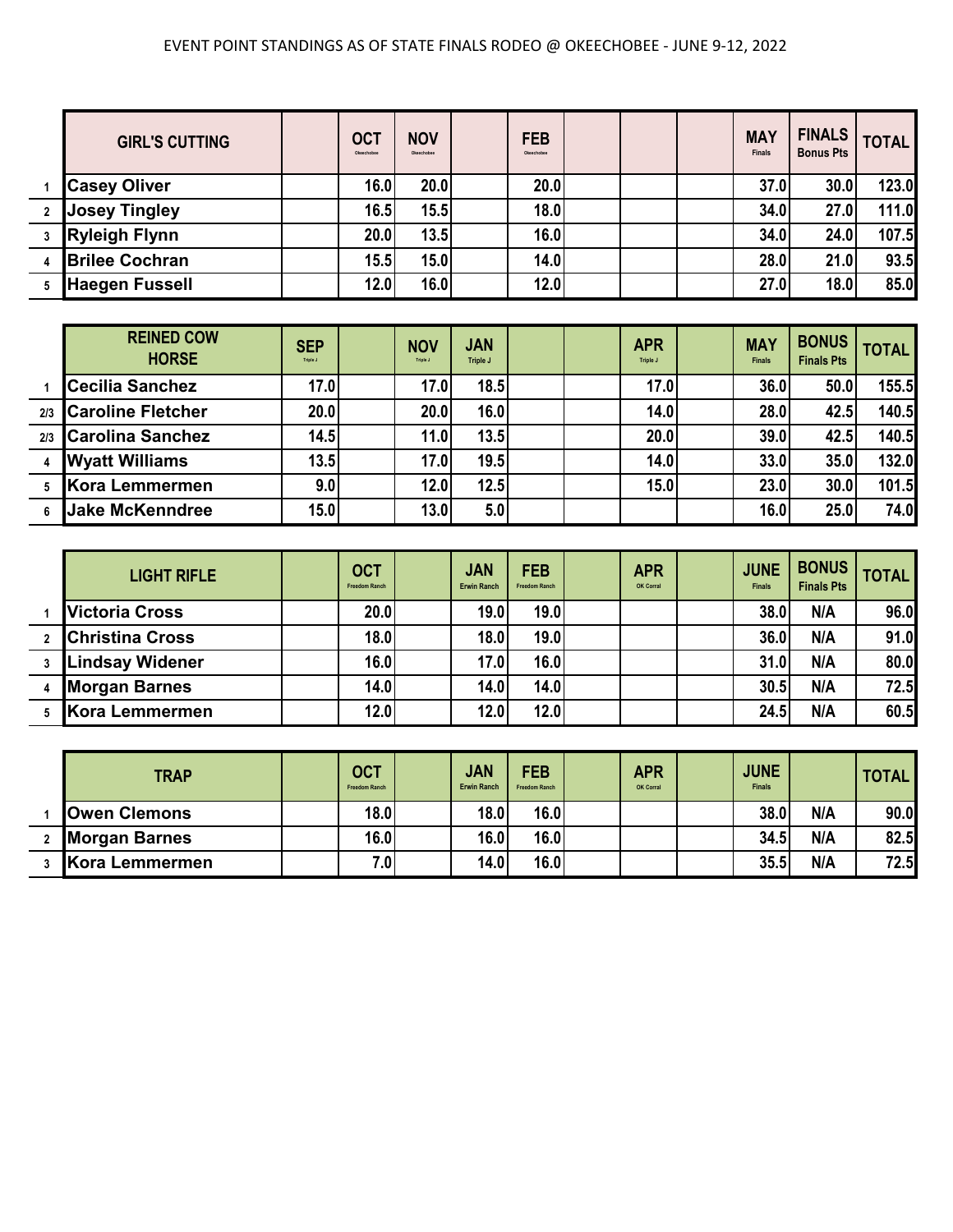|                         | <b>GIRL'S ALL AROUND</b><br>Top 15 | <b>SEP</b><br>Kenansville | <b>OCT</b><br>Okeechobee | <b>NOV</b><br>Okeechobee | <b>JAN</b><br>Ocala | <b>FEB</b><br>Okeechober | <b>MAR</b><br>Wauchula | <b>APR</b><br>Arcadia | <b>MAY</b><br>Okeechobee | <b>JUN</b><br><b>Finals</b> | <b>FINALS</b><br><b>Bonus Pts</b> | <b>TOTAL</b> |
|-------------------------|------------------------------------|---------------------------|--------------------------|--------------------------|---------------------|--------------------------|------------------------|-----------------------|--------------------------|-----------------------------|-----------------------------------|--------------|
|                         | <b>Courtney Carbajal</b>           | 33.0                      | 44.5                     | 7.0                      | 38.0                | 37.0                     | 30.0                   | 39.0                  | 30.0                     | 57.0                        | 299.0                             | 614.5        |
| $\overline{\mathbf{2}}$ | <b>Kaydence Tindall</b>            | 34.0                      | 26.5                     | 36.0                     | 23.0                | 37.0                     | 25.0                   | 35.5                  | 35.0                     | 65.0                        | 260.0                             | 577.0        |
| $\overline{3}$          | <b>Brilee Cochran</b>              | 22.0                      | 21.0                     | 31.0                     | 24.0                | 13.0                     | 31.0                   | 24.0                  | 36.0                     | 104.0                       | 268.0                             | 574.0        |
| $\overline{4}$          | <b>Chancey Wright</b>              | 17.0                      | 32.0                     | 22.5                     | 13.0                | 6.0                      | 18.0                   | 12.5                  | 21.5                     | 65.0                        | 195.0                             | 402.5        |
| 5                       | <b>Lacey Nail</b>                  | 26.0                      | 29.0                     | 21.0                     | 9.0                 | 32.0                     | 25.0                   | 15.0                  | 25.0                     | 31.0                        | 182.0                             | 395.0        |
| 6                       | <b>Ava Grayce Sanders</b>          |                           | 25.0                     | 28.0                     | 30.0                | 18.0                     | 26.0                   | 8.0                   | 12.0                     | 26.0                        | 156.0                             | 329.0        |
| $\overline{7}$          | <b>Courtney Grace Stalvey</b>      | 31.0                      | 22.0                     | 18.0                     | 14.0                | 17.0                     | 23.0                   | 31.5                  | 28.5                     | 12.0                        | 130.0                             | 327.0        |
| 8                       | <b>Maci McDonald</b>               | 6.0                       | 8.0                      | 7.0                      | 28.0                | 22.0                     | 9.0                    | 29.0                  | 10.0                     | 24.0                        | 156.0                             | 299.0        |
| 9                       | <b>Addy Gose</b>                   | 5.0                       | 23.0                     | 20.0                     | 29.0                | 23.0                     | 14.0                   | 10.0                  | 7.0                      | 37.0                        | 130.0                             | 298.0        |
| 10                      | <b>Whitlee Way</b>                 | 10.0                      | 9.0                      | 9.0                      | 10.0                | 19.0                     | 9.0                    | 36.0                  | 27.0                     | 49.0                        | 117.0                             | 295.0        |
| 11                      | <b>Casey Oliver</b>                | 21.5                      | 18.0                     | 20.0                     | 4.0                 |                          | 11.0                   | 7.0                   | 20.0                     | 43.0                        | 134.0                             | 278.5        |
| 12                      | <b>Roxy Waring</b>                 | 11.0                      | 13.0                     | 3.0                      | 7.0                 | 34.0                     | 19.0                   | 3.0                   | 16.0                     | 30.0                        | 117.0                             | 253.0        |
| 13                      | <b>Erin McLaughlin</b>             | 30.0                      | 16.0                     | 12.5                     | 21.0                | 13.0                     | 25.0                   | 10.0                  | 13.5                     | 19.0                        | 78.0                              | 238.0        |
| 14                      | <b>Kaelin Hegarty</b>              | 19.0                      | 1.0                      | 6.0                      | 15.0                | 4.0                      | 20.0                   | 4.0                   | 17.0                     | 41.0                        | 91.0                              | 218.0        |
| 15                      | <b>Kylie Perra</b>                 | 13.0                      | 7.0                      | 18.5                     | 2.0                 | 19.0                     | 14.0                   | 18.0                  | 7.5                      | 30.0                        | 78.0                              | 207.0        |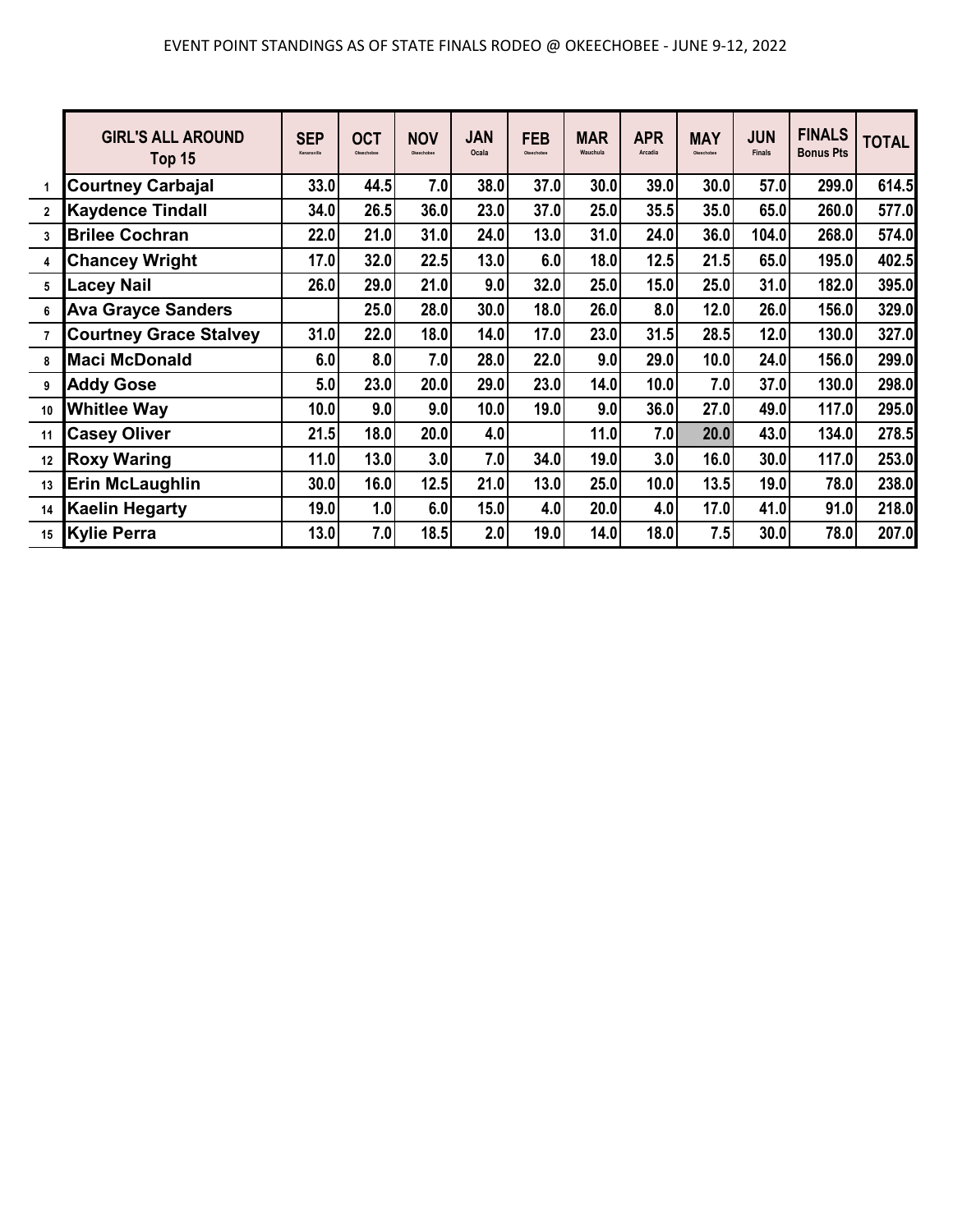|                | <b>BOY'S ALL AROUND</b><br>Top 15 | <b>SEP</b><br>Kenansville | <b>OCT</b><br>Okeechobee | <b>NOV</b><br>Okeechobee | <b>JAN</b><br>Ocala | <b>FEB</b><br>Okeechobee | <b>MAR</b><br>Wauchula | <b>APR</b><br>Arcadia | <b>MAY</b><br>Okeechobee | <b>JUN</b><br><b>Finals</b> | <b>FINALS</b><br><b>Bonus Pts</b> | <b>TOTAL</b> |
|----------------|-----------------------------------|---------------------------|--------------------------|--------------------------|---------------------|--------------------------|------------------------|-----------------------|--------------------------|-----------------------------|-----------------------------------|--------------|
|                | <b>Cole Clemons</b>               | 29.0                      | 18.0                     | 37.0                     | 33.0                | 28.0                     | 17.0                   | 33.5                  | 22.0                     | 53.0                        | 260.0                             | 530.5        |
| $\overline{2}$ | <b>A J Class</b>                  | 16.0                      | 15.0                     | 26.0                     | 23.0                | 7.0                      | 33.0                   | 30.0                  | 19.0                     | 28.0                        | 273.0                             | 470.0        |
| 3              | <b>Travis Staley</b>              | 29.0                      | 21.0                     | 9.0                      | 21.0                | 19.0                     | 25.0                   | 27.0                  | 22.0                     | 23.0                        | 169.0                             | 365.0        |
| $\overline{4}$ | <b>Tripp Brown</b>                | 28.0                      | 29.0                     | 26.0                     | 20.0                | 14.0                     | 17.0                   | 28.0                  | 27.0                     | 43.0                        | 130.0                             | 362.0        |
| 5              | <b>Cayden Newsome</b>             | 17.0                      | 13.0                     | 23.0                     | 24.0                | 32.0                     | 22.0                   | 16.0                  | 13.0                     | 28.0                        | 143.0                             | 331.0        |
| 6              | <b>Brodey Clemons</b>             | 13.0                      | 18.0                     | 11.0                     | 9.0                 | 22.0                     | 17.0                   | 18.0                  | 24.0                     | 40.0                        | 156.0                             | 328.0        |
| $\overline{7}$ | <b>Carson Watford</b>             | 13.0                      | 14.0                     | 19.0                     | 22.0                | 12.0                     | 19.0                   | 14.0                  | 15.0                     | 42.0                        | 130.0                             | 300.0        |
| 8              | <b>Samuel Mack</b>                | 14.0                      | 22.0                     | 18.0                     | 13.0                | 23.0                     | 31.0                   | 17.0                  | 10.0                     | 15.0                        | 130.0                             | 293.0        |
| 9/10           | <b>Cross Fulford</b>              | 15.0                      | 16.0                     | 15.0                     | 10.0                | 9.0                      | 15.0                   | 22.0                  | 14.0                     | 48.0                        | 117.0                             | 281.0        |
| 9/10           | <b>Bryce Hart</b>                 | 17.0                      | 22.0                     | 5.0                      | 29.0                | 26.0                     | 15.0                   | 1.0                   | 10.0                     | 38.0                        | 104.0                             | 267.0        |
| 11             | <b>Bryson Crawford</b>            | 15.0                      | 19.0                     | 9.0                      | 17.0                | 8.0                      | 1.0                    | 7.0                   | 13.0                     | 38.0                        | 91.0                              | 218.0        |
| 12             | <b>Ladd Gose</b>                  | 9.0                       | 9.0                      | 9.0                      | 10.0                | 4.0                      | 5.0                    | 10.0                  | 14.0                     | 41.0                        | 65.0                              | 176.0        |
| 13             | <b>Jake McKendree</b>             | 9.0                       | 7.0                      | 9.0                      | 11.0                | 1.0                      | 1.0                    | 11.0                  | 14.0                     | 22.0                        | 39.0                              | 124.0        |
| 14             | <b>Kaleb Bedsole</b>              | 4.0                       | 1.0                      | 9.0                      | 1.0                 | 6.0                      | 9.0                    | 5.0                   | 9.0                      | 19.0                        | 26.0                              | 89.0         |
| 15             | <b>Jarrett Johnston</b>           | 6.0                       | 13.0                     | 6.0                      |                     | 6.0                      | 14.0                   | 3.0                   | 15.0                     | 11.0                        |                                   | 74.0         |